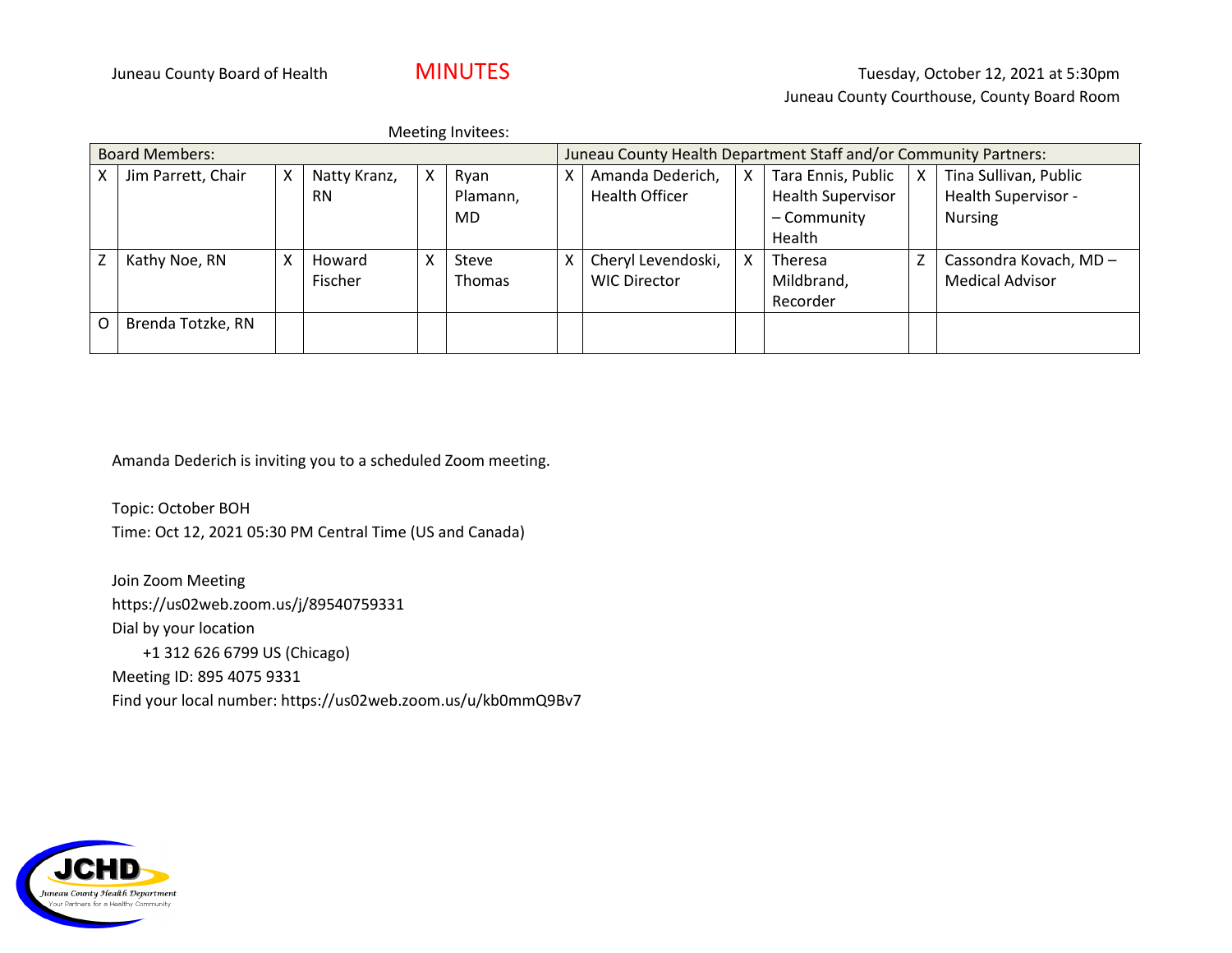| <b>Topic</b>                                                                                                     | <b>Lead</b>                                                   | <b>Discussion and Action Items</b>                                                                                                                                                                                                                                                                                                                                                                                                                                                                                                             |  |  |
|------------------------------------------------------------------------------------------------------------------|---------------------------------------------------------------|------------------------------------------------------------------------------------------------------------------------------------------------------------------------------------------------------------------------------------------------------------------------------------------------------------------------------------------------------------------------------------------------------------------------------------------------------------------------------------------------------------------------------------------------|--|--|
|                                                                                                                  |                                                               |                                                                                                                                                                                                                                                                                                                                                                                                                                                                                                                                                |  |  |
| Call to Order*<br>Determine the meeting has been posted as mandated<br>by Law - agenda posted on October 8, 2021 | Jim Parrett, Chair                                            | Approval of August 10, 2021 Minutes*:<br>Motion by: Natty<br>Second by: Kathy                                                                                                                                                                                                                                                                                                                                                                                                                                                                  |  |  |
| <b>Public Comments</b>                                                                                           |                                                               | Necedah superintendent shared her concerns with<br>COVID protocols. Stated there were inconsistencies<br>with contacting positive and close contacts from the<br>county. Also expressed concern on mental and<br>physical health that COVID is having on the kids. A<br>follow up with the Health Officer was recommended<br>so they could look at individual cases.                                                                                                                                                                           |  |  |
| <b>Medical Advisor Report</b>                                                                                    | Cassondra Kovach, MD,<br><b>Medical Advisor</b>               | Pfizer booster is available. Waiting for approval on<br>the Moderna vaccine.                                                                                                                                                                                                                                                                                                                                                                                                                                                                   |  |  |
| <b>County Board Update</b><br>Membership Discussion Continued                                                    | All                                                           | Will stay as an advisory position at this time. Will<br>approach again in 2022.                                                                                                                                                                                                                                                                                                                                                                                                                                                                |  |  |
| <b>Health Officer Update</b><br>Nurse-Family Partnership Staffing*<br>Tax Levy Update                            | Amanda Dederich,<br><b>Health Officer</b>                     | Due to low birth rates, the NPF caseload for Juneau<br>and Adams counties has dropped from 62 to 52,<br>reducing the overall grant. Proposal to change the<br>nurse supervisor to 100% tax levy and change a home<br>visiting nurse to 50% home visiting and 50% NFP<br>supervisor. This proposal would reduce the grant<br>allocation.<br>*Motion by Steve. Second by Howard to take<br>proposal to the personnel committee.<br>Proposed tax levy passed the finance committee.<br>Public hearing scheduled for the beginning of<br>November. |  |  |
| Public Health Program Update<br>COVID Update                                                                     | Tina Sullivan,<br>Public Health Supervisor,<br><b>Nursing</b> | Testing at the New Lisbon site continues every<br>Monday, except Federal Holidays, through December<br>13 <sup>th</sup> . 50 to 150 test given. Through October 7 <sup>th</sup> there                                                                                                                                                                                                                                                                                                                                                          |  |  |

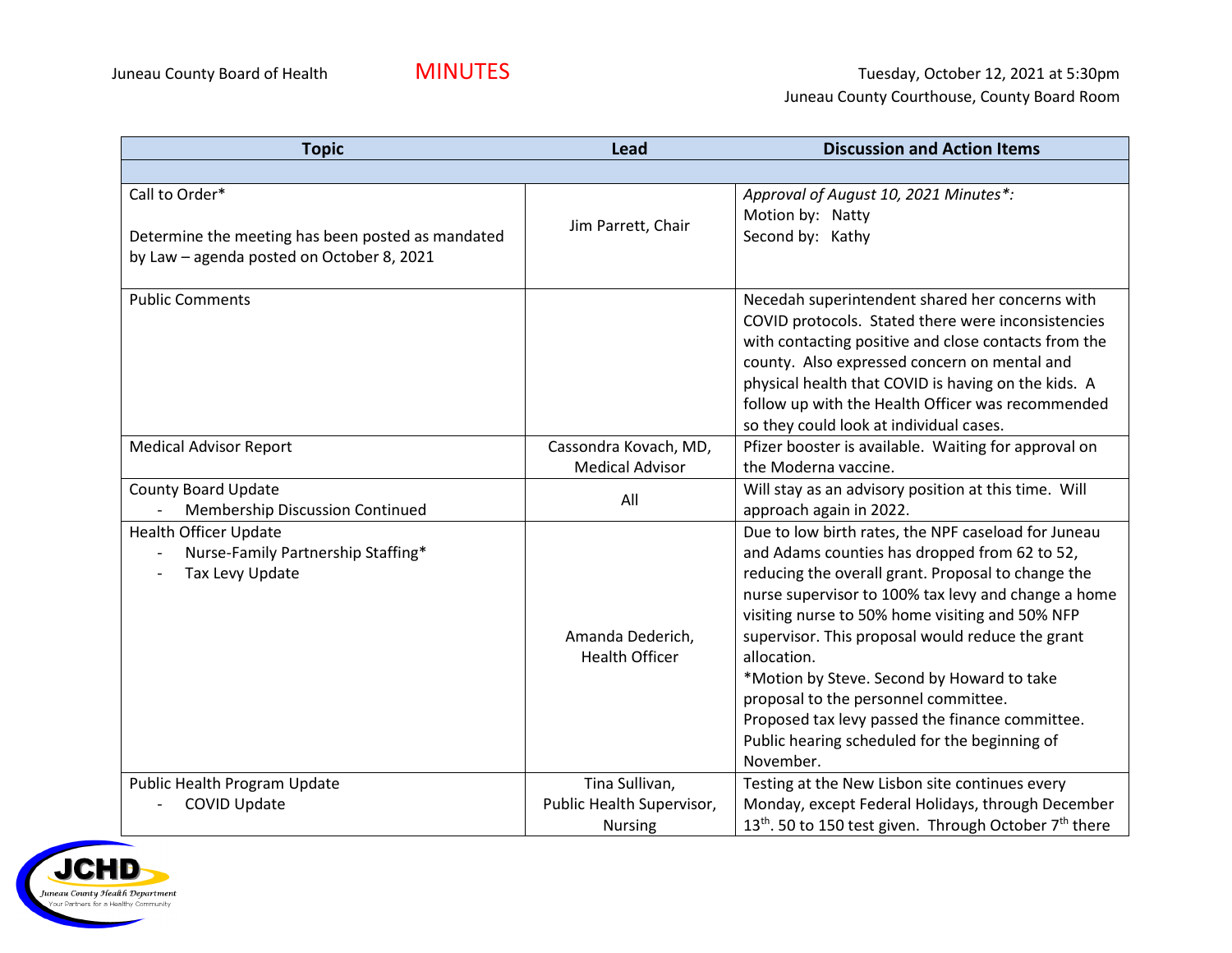|                                                                                           |                                                                     | are 203 active cases with 4 hospitalizations.<br>September there were 351 positive cases. October 1st<br>through October 7 <sup>th</sup> there were 87 positive cases<br>reported. Booster shot for Pfizer is approved. JCHD is<br>currently giving the booster to the should population,<br>65+, individuals living in a long term care setting, and<br>50-64 who have underlying health conditions.<br>Waiting on Moderna approval. Wonewoc and<br>Necedah schools have started testing students.<br>Storage for the COVID vaccine is an issue now due to<br>flu inventory. 2 nurse contact tracers have been hired<br>through nurses PRN. 2 more have been interviewed. |
|-------------------------------------------------------------------------------------------|---------------------------------------------------------------------|----------------------------------------------------------------------------------------------------------------------------------------------------------------------------------------------------------------------------------------------------------------------------------------------------------------------------------------------------------------------------------------------------------------------------------------------------------------------------------------------------------------------------------------------------------------------------------------------------------------------------------------------------------------------------|
| <b>WIC Program Updates</b><br><b>WIC Cash Value Benefit Extension</b><br>Kwik Trip Update | Cheryl Levendoski,<br><b>WIC Director</b>                           | Still down 1 full time public health nurse.<br>\$35 fruit and vegetable increase is set to expire<br>October 1. Waiting for new increase of \$24 per child,<br>\$43 for a pregnant woman, and \$47 for a breast<br>feeding benefit to pass. This increased benefit would<br>go through the end of the year. Minimum stock<br>requirements changed as of October 1 <sup>st</sup> . Kwik Trip is<br>now looking at the possibility of becoming a vendor<br>again.                                                                                                                                                                                                            |
| <b>Community Health Updates</b><br>Wisconsin Youth Prevention Grant*                      | Tara Ennis,<br>Public Health Supervisor,<br><b>Community Health</b> | DHS prevention grant in the amount of \$40,000.<br>Starting October 30 <sup>th</sup> and ending in March. Targeted<br>towards schools and substance use. Mauston and<br>Elroy schools agreed to be part of the program. 2 <sup>nd</sup><br>year funding available if things go well.<br>*Motion by Dr. Plamann. Second by Natty to move<br>forward with grant process.                                                                                                                                                                                                                                                                                                     |
| Closed Session Pursuant to 1.85(1)(c) for Staff<br>Evaluations and COVID Pay              | <b>Board of Health</b>                                              | *Motion by Steve. Second by Dr. Plamann to go into<br>closed session.<br>*Motion by Steve. Second by Howard to move<br>forward with the hazard pay.                                                                                                                                                                                                                                                                                                                                                                                                                                                                                                                        |
| Proposed Agenda Items for December Board of Health<br>Meeting:                            |                                                                     |                                                                                                                                                                                                                                                                                                                                                                                                                                                                                                                                                                                                                                                                            |